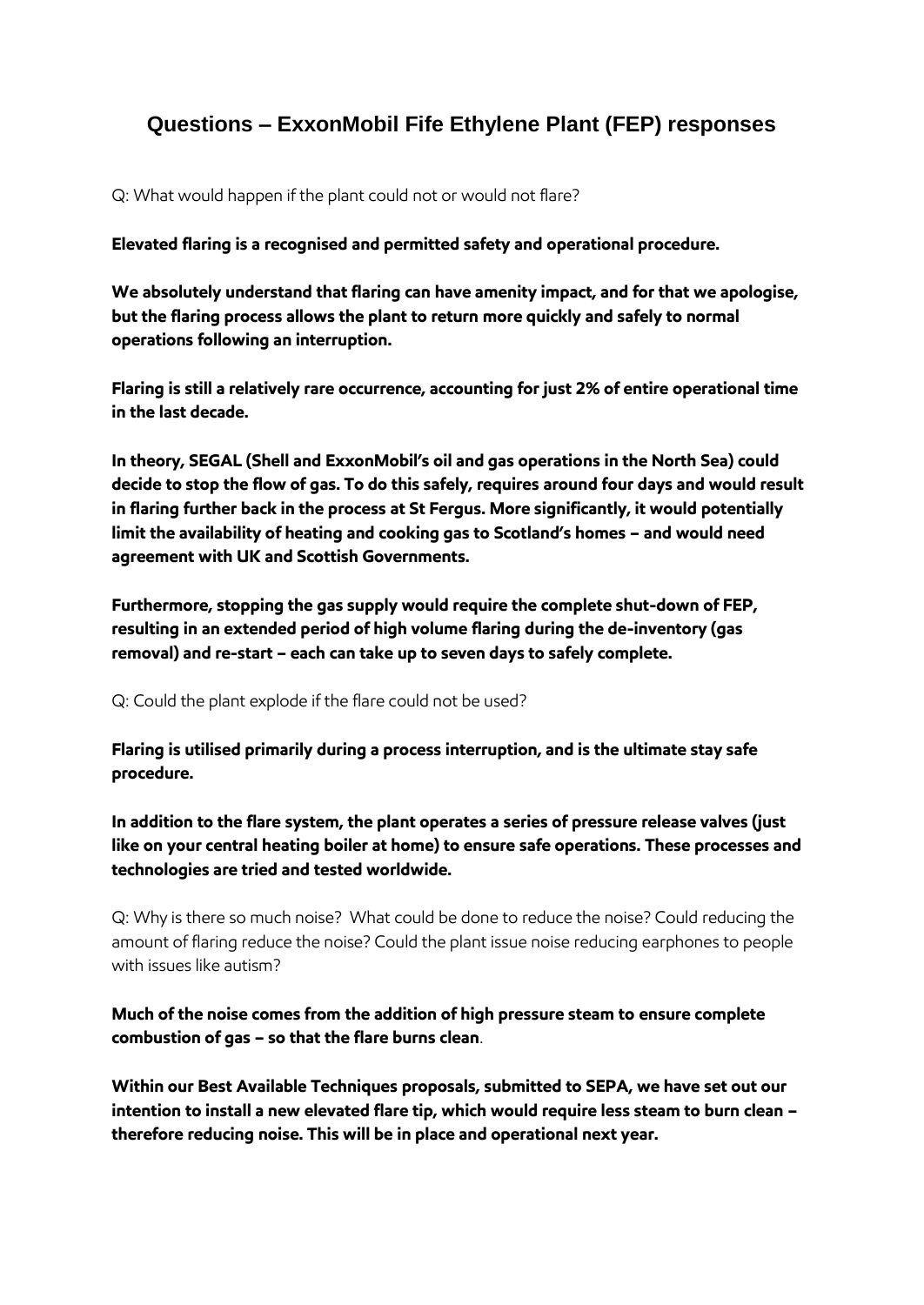**We have never received any formal requests to provide earphones, nor have we been approached by health professionals who have identified any such issue. We are, however, very open to better understanding any such issue.** 

Q: Would the companies consider giving compensation to people affected by the upsets at the plant? How would this be done? Who could apply? What kind of compensation would you consider?

**We have not been formally approached to provide compensation in relation to the recent flaring events.** 

Q: What is being burnt at the plant? What is the chemical smell from the plant? What pollutants are being released from the plant and how much?

**During normal operations, the only thing being burnt is fuel in our furnaces to produce the heat required by the production process.**

**The process takes ethane gas and heats it up to high temperatures before cooling it down to extremely low temperatures before compressing it into a liquid to distil ethylene.** 

**Ethylene is a naturally occurring gas (fruit emit ethylene as part of the ripening process) that is used as the basis for the manufacturing of plastics.**

**In terms of flaring, it is mainly ethane or ethylene that are being combusted. With the addition of steam, the flare is releasing primarily water vapour and CO2, with tiny traces of other elements. Essentially, it is just like the Bunsen Burner we use in school.** 

Q: What are the levels of and types of pollutants allowed at the plant? Before SEPA can close the whole plant down?

**FEP is highly regulated by both national and local authorities, including HSE, SEPA and Fife Council.** 

**It is important to note that independent analysis – over three decades - has consistently shown that FEP has no impact on the environment or health. This is available via SEPA, Independent Air Quality Monitoring Group and NHS Fife** 

**Indeed, internationally-recognised data modelling continues to show that emissions from FEP e.g. Nitrogen Dioxide or Fine Particulates are so low that they are statistically insignificant when compared to e.g. traffic in the surrounding area.**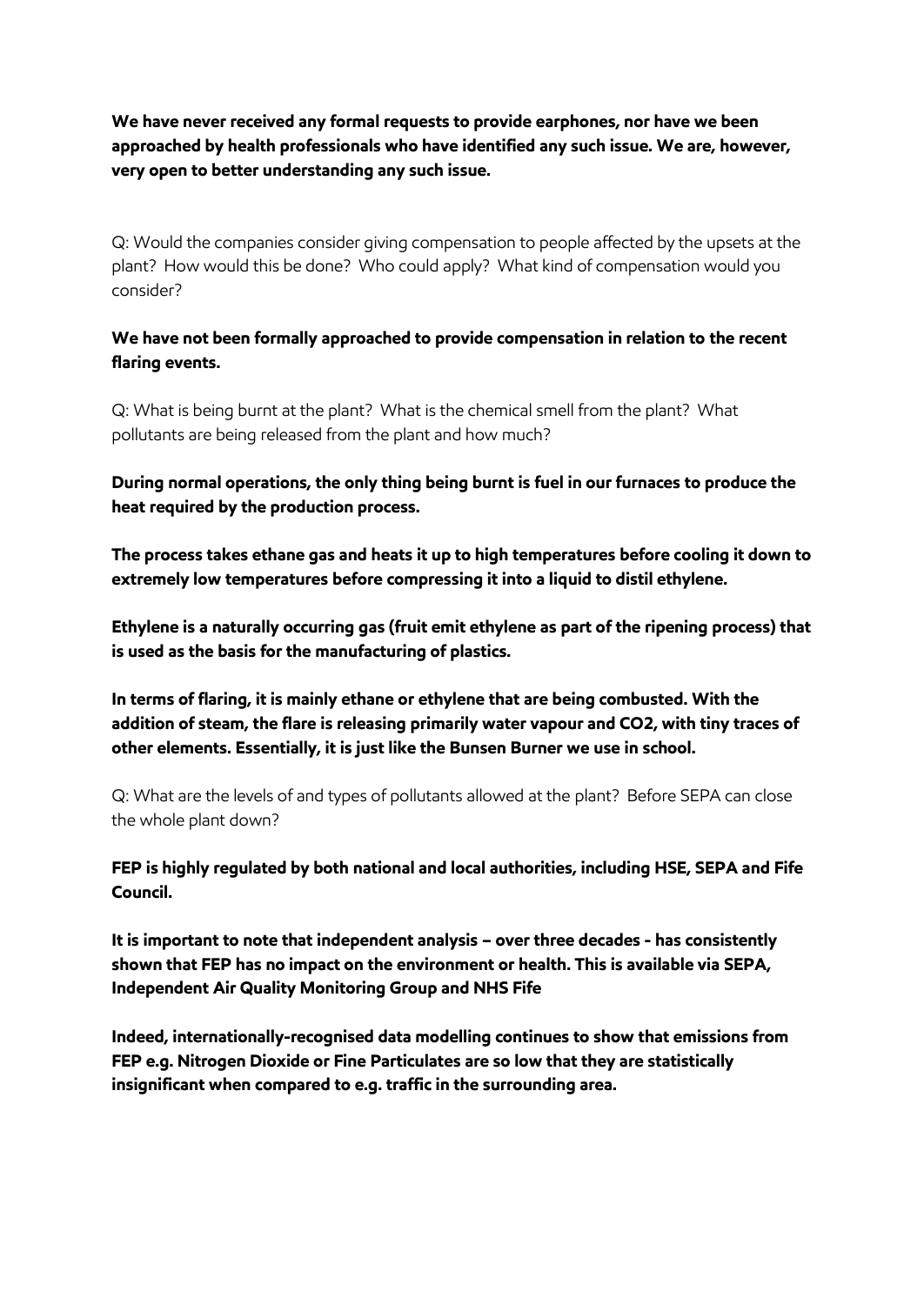Q: What is the projected maintenance schedule for the plants? How long do you expect the plants to remain at Mossmorran?

## **FEP is one of the youngest plants of its kind in Europe – some 20-30 years younger than many other facilities – and has many operational years ahead of it.**

**Each year, over £20m is spent on preventative maintenance alone. In 2018, 378,000 maintenance man hours were invested.**

**When first opened, a reference was made to a lifespan of 25 years. That was a purely commercial estimate based on the projected economic supply of gas from the North Sea. It was not an estimate of the plant's actual operational lifespan. FEP is a strategic asset in ExxonMobil's global operations and is maintained as such.** 

Q: Do you monitor the pollution levels at your plants? Do you intend to carry out monitoring in the communities around the plant?

**We undertake both data modelling and monitoring. The emission levels are so low that neither show any scientific basis or evidence to support monitoring in surrounding communities.**

**Extensive data already exists, but to help provide public re-assurance it needs to be more effectively shared via independent bodies such as the Independent Air Quality Monitoring Group.** 

Q: What is the priority for steam in the plant and why? Does this change and why? What are the options that are considered before releasing steam and subsequently flaring? Who makes the decision to 'escalate'?

**The FEP process is based on steam – it is used to operate our key machines and is the basis for the furnaces that start the process of separating ethylene. Steam levels are, therefore, a priority and constantly monitored and adjusted.**

**Furthermore, maintaining steam levels within the process will help minimise flaring time should there be a process interruption.** 

**The plant operates with a combination of advanced automated systems, skilled personnel and the most rigorous of operational procedures. Overseen by highly experienced Shift Managers, they work together to constantly monitor operations and make process decisions.**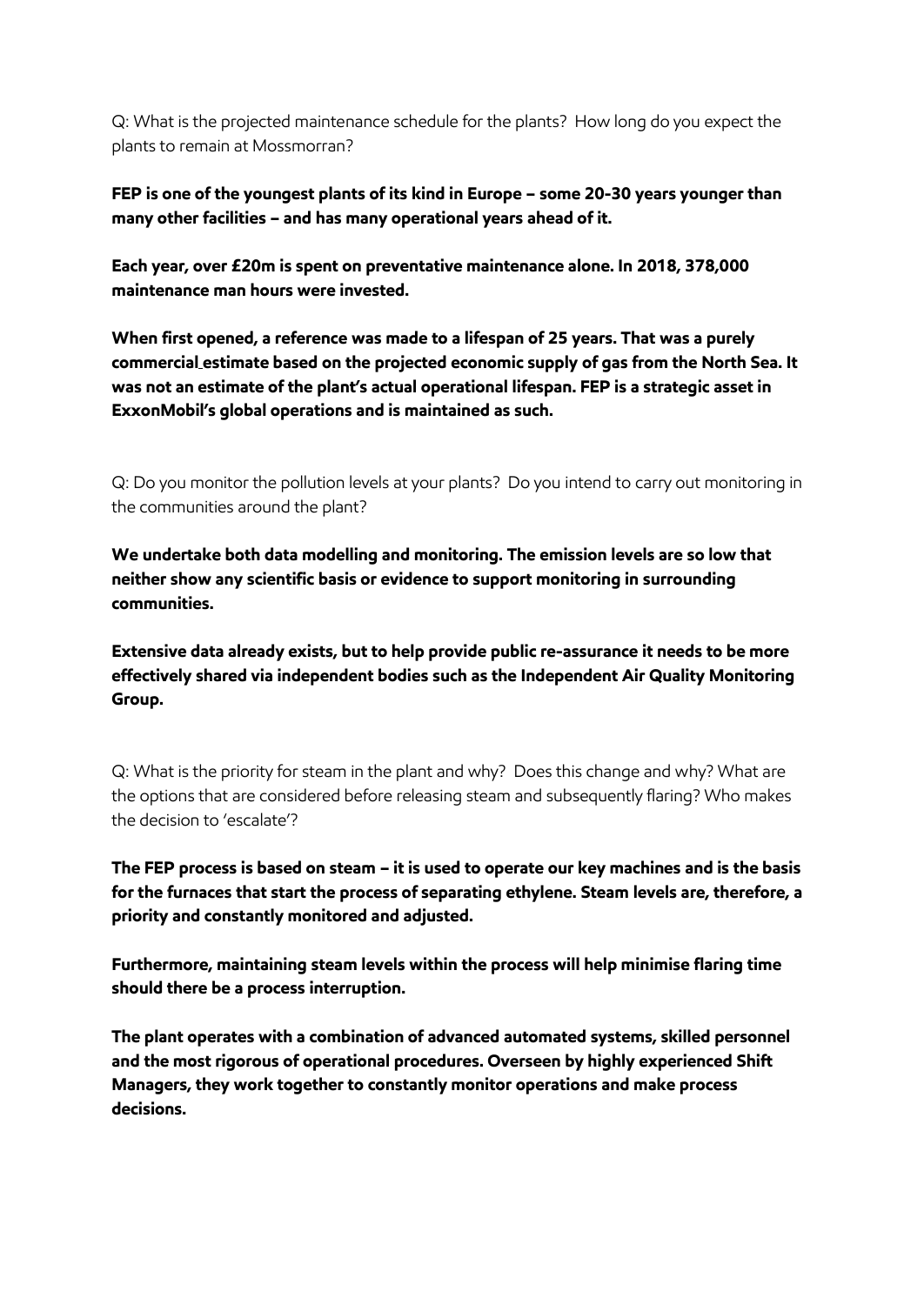Q: Can the gas pressure be reduced during flaring? Does the gas come directly from the North Sea? Can the gas not be used by the local community for heating and cooking? Instead of burning of the gas why is it not used for heating? Why don't you store the gas in tanks instead of wasting it?

**The natural gas comes directly from the North Sea before travelling at walking pace through a 150 mile pipeline from St Fergus north of Aberdeen.**

**Gas used in cooking and heating in Scotland's homes is Methane – this is removed earlier in the process at St Fergus**.

**Given the volumes of ethane / ethylene being processed at FEP, storage would need to be vast.** 

Q: Could the plant be moved somewhere else? The people of Cowdenbeath and Lochgelly have had enough of this monstrosity.

**This is not a view we have heard in our interactions. We believe most residents recognise the economic benefits we bring and the fact that we operate safely and efficiently at all times.** 

**The Mossmorran complex contributes in the region of £70m every year to the Fife economy and provides skilled, stable and highly paid jobs to around 700 people (Shell and ExxonMobil combined).** 

**In addition, many hundreds of contractors and service suppliers across Fife are supported by the complex – providing work for many hundreds more.** 

**Furthermore, while we recognise the amenity impact of flaring, our independent community survey has shown that other issues are a greater priority for the majority of local residents.** 

Q: Was there a fire at the plant? Was the sprinkler system used to put the fire out or just as a precaution?

**The sprinklers were used to dampen an area of grass outside of the plant.** 

Q: Residents in Hill of Beath have noticed a white residue on their cars could this be from the plant?

**Saharan dust clouds hit the UK over the Easter weekend 2019, leaving cars covered in dust**